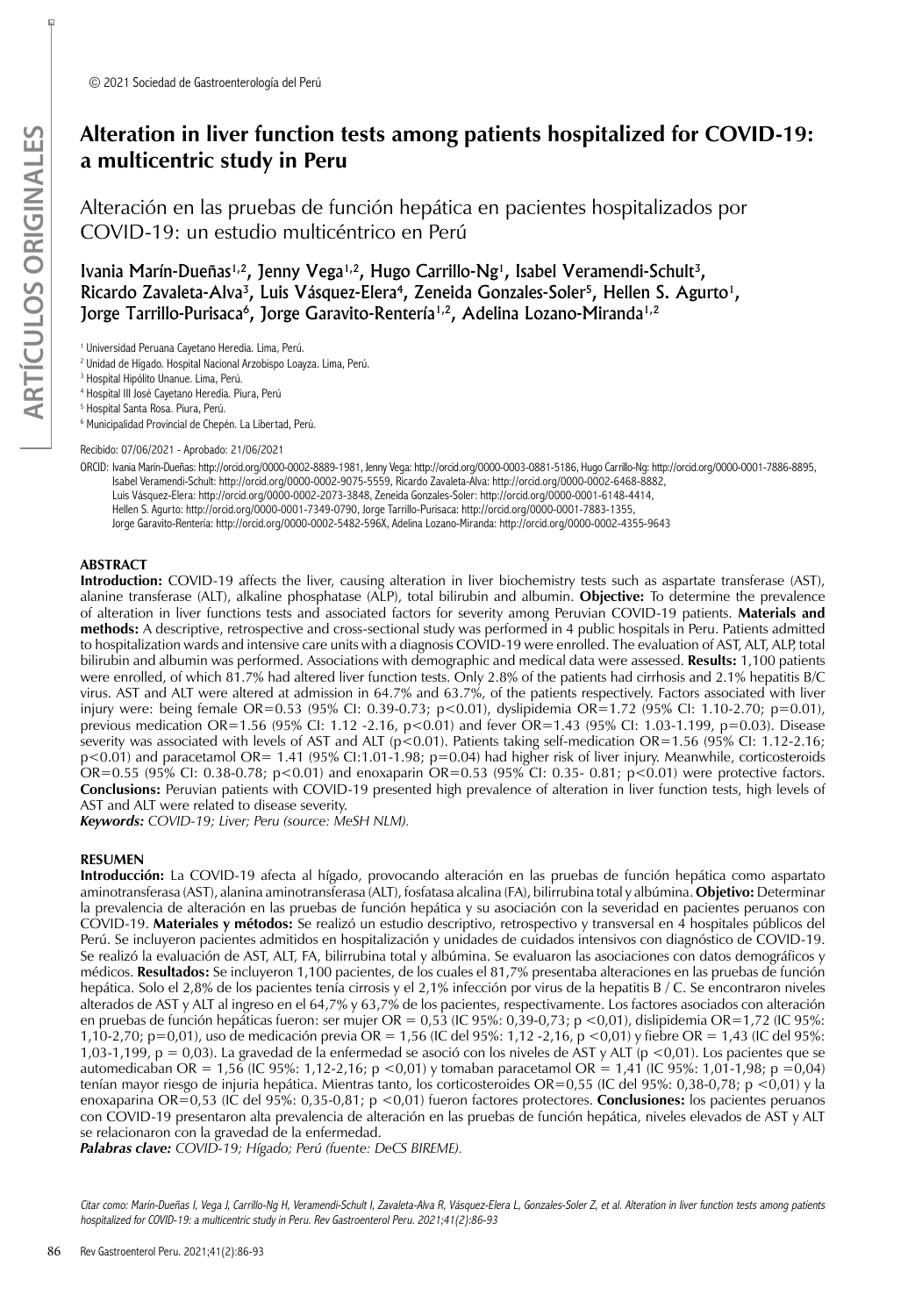# **INTRODUCTION**

The disease caused by the SARS-CoV-2 virus, denominated COVID-19, affects primarily the respiratory system. Patients affected by this disease often present fever, cough and dyspnea as their most common symptoms (1,2). In severe cases, patients may develop pneumonia and associated complications, such as acute respiratory distress syndrome with septic shock and ultimately, death <sup>(1)</sup>.

The SARS-CoV-2 virus causes a systemic disease, producing injury on the heart, liver, pancreas and kidney, moreover immune system dysfunction and lymphocytes alterations have been reported (2-5). The liver is one of the most affected organs by this disease and many studies have reported alteration in the levels of liver biochemistry tests such as aspartate transferase (AST), alanine transferase (ALT), total bilirubin and albumin (6-9). Several degrees of elevation in the level of hepatic enzymes have been reported. For example, alterations of AST and ALT have been reported ranging from 2.5% - 50% and 2.5 - 61.1% of the patients, respectively (10). Moreover, some studies have found an association between liver biomarker levels and severity of the disease. For example, in a cohort of 1099 patients, Guan et al. (11) observed elevated levels of AST in 18.2% of the patients with non-severe disease and in 39.4% with severe disease. Similarly, Huang *et al*. (2) reported that the proportion of liver damage in intensive care unit (ICU) patients (61.5%) were higher than non-ICU patients (25.0%). In relation to the levels of total bilirubin (TB) these can rise in 0% to 35.3% of the cases  $(6,8,11)$ .

Hepatic injury caused by SARS-CoV-2 can arise from various mechanisms, such as direct infection of liver cells, systemic inflammation with production of proinflammatory cytokines, hypoxia, microthrombosis and drug-induced liver injury  $(7,9,10)$ . For example, it has been shown that SARS-CoV-2 can directly infect liver cells, given that angiotensin converting enzyme 2 (ACE2), which is an important trans-membrane receptor for viral entrance to the cell, is expressed in the liver and bile duct cells <sup>(12)</sup>. Data from two independent cohorts revealed ACE2 expression in 2.6% of hepatocytes and 59.7% of cholangiocytes, suggesting that SARS-CoV-2 could directly bind to ACE2-positive cholangiocytes and alter hepatic function (13).

Liver biopsy samples from patients who died from COVID-19 showed moderate microvesicular steatosis, as well as, mild lobular and portal inflammatory activity (10), however, these nonspecific lesions could have been caused by either SARS-CoV-2 or druginduced injury (14). It has been suggested that drugs toxicity may contribute significantly in the alteration of liver biochemistry tests (7). Liver damage can occur after the use of multiple medications, such as antivirals, antibiotics, traditional medicine, antipyretics, and pain relievers (14).

The aim of this study was to identify the prevalence of alterations in liver function tests in Peruvian patients hospitalized for COVID-19. Also to identify association between severity of the disease and elevation of these biomarkers.

## **MATERIALS AND METHODS**

# **Study design and inclusion criteria:**

A descriptive, retrospective and cross-sectional study was performed. Patients admitted to hospitalization wards and intensive care units (ICU) for COVID-19 were enrolled from May 22 to June 11, 2020. The study was performed in 4 public hospitals in Peru: Arzobispo Loayza and Hipolito Unanue from Lima, and Santa Rosa and Cayetano Heredia from Piura. Inclusion and exclusion criteria were considered as follows.

## **Inclusion criteria:**

Patients older than 18 years old hospitalized from May 22 to June 11, 2020 with a diagnosis of COVID-19, according to clinical suspicion and confirmation by serological and/or molecular assays.

# **Exclusion criteria:**

Patients under 18 years of age. Patients older than 18 years hospitalized without a diagnosis of COVID-19 from May 22 to June 11, 2020. Patients over 18 years old who did not have the required data according to the data collection sheet.

Data collected from the patients included information regarding: age, sex, weight, height, general and respiratory symptoms, past medical history, prior medication before hospitalization, laboratory tests and data on hospital stay. The patients enrolled presented to hospitalization with 10-15 days since disease onset. Liver biochemistry studies were obtained on the first day of hospitalization before starting hospital care. This study was approved by the ethics board of the "Hospital Nacional Arzobispo Loayza".

# **Liver biochemistry tests and reference range**

The following laboratory tests and their reference range were included: alanine aminotransferase (ALT) with normal values between 9-40 U/L, aspartate aminotransferase (AST) with normal values between 13-36 U/L, alkaline phosphatase with normal values between 35-129 U/L, total bilirubin with normal values between 0.3-1 mg/dl and albumin with normal values between 3.5-5 g/dL. All laboratory parameters and their reference range were standardized in the four study sites. Altered liver function test was defined as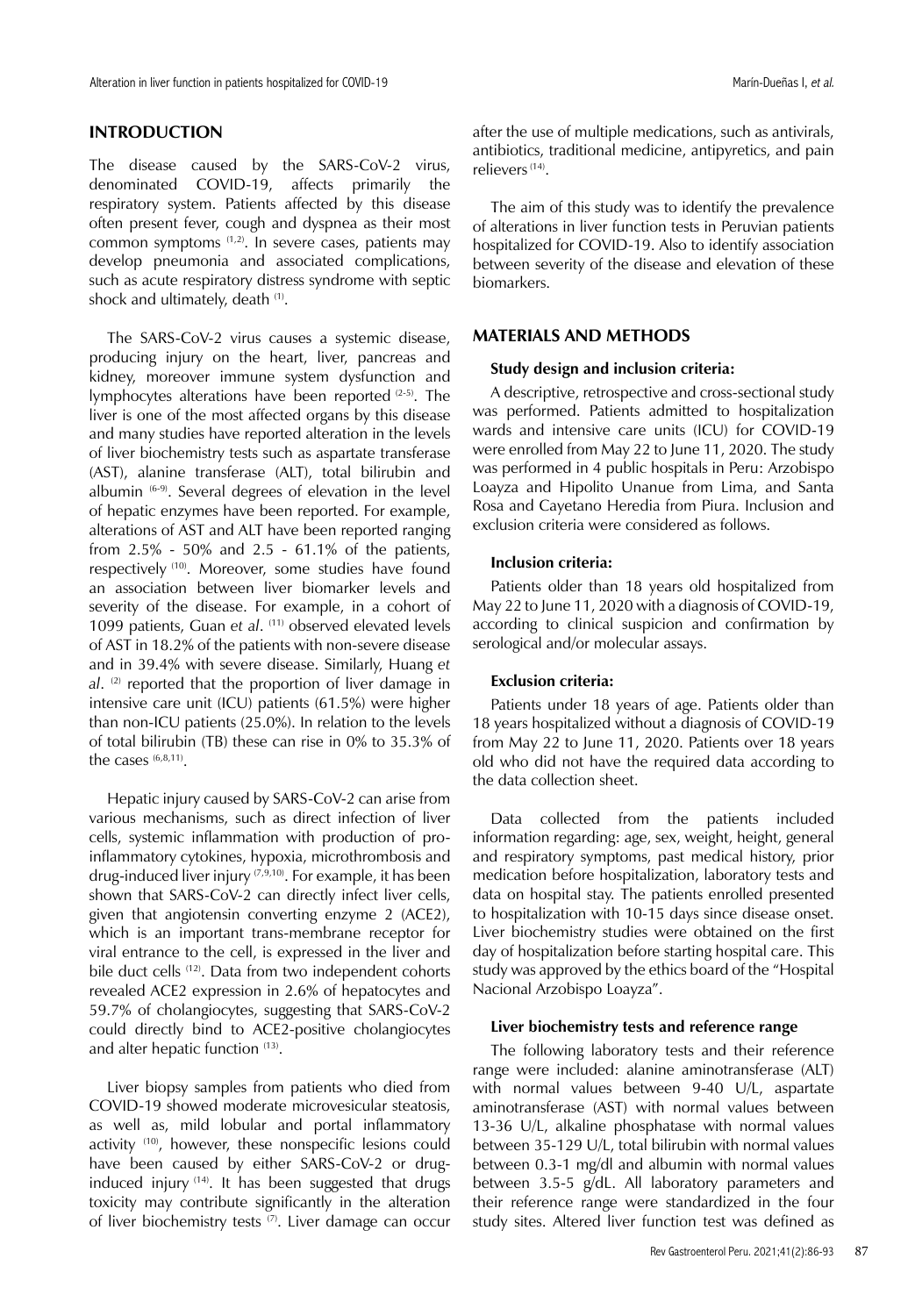the elevation above the upper limit of normal (ULN) of any of the biomarkers aforementioned. Patients with elevation of alkaline phosphatase underwent an abdominal ultrasound to rule out alterations in the billiary tract, such as choledocolithiasis.

## **Severity of COVID-19 disease**

Patients were classified according to their clinical characteristics and laboratory parameters. Severity of the disease was defined according to Peruvian national guidelines developed by the Ministry of Health (15). For methodological convenience patients were categorized into not severe (mild and moderate cases) and severe.

A severe case was considered a patient with acute respiratory infection with two or more of the following:

Respiratory rate of >22 per minute or arterial partial pressure of  $CO2$  (Pa $CO<sub>2</sub>$ ) <32 mmHG. Mental state alteration. Systolic blood pressure of <100 mmHg or mean arterial blood pressure of <65 mmHg. Arterial partial pressure of oxygen (PaO<sub>2</sub>) <60 mmHg or ratio of arterial partial pressure of oxygen to fraction of inspired oxygen (Pa $O_2$ /Fi $O_2$ ) <300. Clinical signs of respiratory failure such as: nasal flaring, usage of accessory muscles, among others. Serum lactate >2 mosm/L.

#### **Statistical analysis**

The data corresponding to the study variables were compiled in a database using the Excel program. For the descriptive analysis of the qualitative variables, the frequencies and percentages were calculated. In the case of quantitative variables, measures of central tendency were used, such as the mean and standard deviation. To evaluate the differences between the qualitative variables, the Chi Square test was used and for the quantitative variables the Mann-Whitney U test,

|  |  | Table 1. Demographic characteristics of 1100 patients admitted for COVID-19 and their association with liver function tests. |  |  |  |  |  |  |  |  |  |  |  |  |
|--|--|------------------------------------------------------------------------------------------------------------------------------|--|--|--|--|--|--|--|--|--|--|--|--|
|--|--|------------------------------------------------------------------------------------------------------------------------------|--|--|--|--|--|--|--|--|--|--|--|--|

| Age                                                                                            |  |
|------------------------------------------------------------------------------------------------|--|
|                                                                                                |  |
| $\leq$ 20 years old<br>8(0.7%)<br>$4(2.0\%)$<br>$4(0.4\%)$                                     |  |
| 121 (11.0 %)<br>13 (6.5 %)<br>108 (12.0 %)<br>20-39 years old                                  |  |
| 0.01<br>40-59 years old<br>444 (40.4 %)<br>78 (38.8 %)<br>366 (40.7 %)                         |  |
| $\geq 60$ years old<br>527 (47.9 %)<br>106 (52.7 %)<br>421 (46.8 %)                            |  |
| Gender                                                                                         |  |
| Male<br>748 (68.0 %)<br>113 (56.2 %)<br>635 (70.6 %)<br>0.53<br>< 0.01                         |  |
| $(0.39 - 0.73)$<br>352 (32.0 %)<br>88 (43.8 %)<br>Female<br>264 (29.4 %)                       |  |
| <b>BMI</b>                                                                                     |  |
| Normal<br>340 (30.9 %)<br>62 (30.8 %)<br>278 (30.9 %)                                          |  |
| 475 (43.2 %)<br>87 (43.3 %)<br>388 (43.2 %)<br>0.99<br>Overweight                              |  |
| 285 (25.9 %)<br>52 (25.9 %)<br>233 (25.9 %)<br>Obesity                                         |  |
| Co-morbidities                                                                                 |  |
| <b>NAFLD</b><br>181 (16.5 %)<br>29 (14.4 %)<br>152 (16.9 %)<br>0.39                            |  |
| 435 (39.5 %)<br>68 (33.8 %)<br>367 (40.8 %)<br>0.67<br>Hypertension                            |  |
| <b>Diabetes Mellitus</b><br>315 (28.6 %)<br>53 (26.4 %)<br>262 (29.1 %)<br>0.43                |  |
| 1.72<br>0.01<br>202 (18.4 %)<br>25 (12.4 %)<br>177 (19.7 %)<br>Dyslipidemia<br>$(1.10 - 2.70)$ |  |
| $31(2.8\%)$<br>$3(1.5\%)$<br>28 (3.1 %)<br>0.20<br>Chirrosis                                   |  |
| 21 (2.3 %)<br>0.23<br><b>HBV/HCB</b><br>23 (2.1 %)<br>$2(1.0\%)$                               |  |
| <b>CKD</b><br>0.08<br>38 (3.5 %)<br>11 $(5.5\%)$<br>27 (3.0 %)                                 |  |
| $4(2.0\%)$<br>30 (3.3 %)<br>0.31<br>Cancer<br>34 (3.1 %)                                       |  |
| Signs and symptoms on admission                                                                |  |
| 1.43<br>Fever<br>791 (71.9 %)<br>132 (65.7 %)<br>659 (73.3 %)<br>0.03<br>$(1.03 - 1.99)$       |  |
| 135 (67.2 %)<br>0.21<br>778 (70.7 %)<br>643 (71.5 %)<br>Cough                                  |  |
| Headache<br>535 (48.6 %)<br>66 (32.8 %)<br>469 (52.2 %)<br>0.00                                |  |
| Prior medication                                                                               |  |
| No<br>663 (60.3 %)<br>138 (68.7 %)<br>525 (58.4 %)<br>1.56<br>< 0.01                           |  |
| $(1.12 - 2.16)$<br>Yes<br>437 (39.7 %)<br>63 (31.3 %)<br>374 (41.6 %)                          |  |
| Disease severity                                                                               |  |
| Not severe<br>697 (63.4 %)<br>134 (66.7 %)<br>563 (62.6 %)<br>0.28                             |  |
| 403 (36.6 %)<br>67 (33.3 %)<br>336 (37.4%)<br>Severe                                           |  |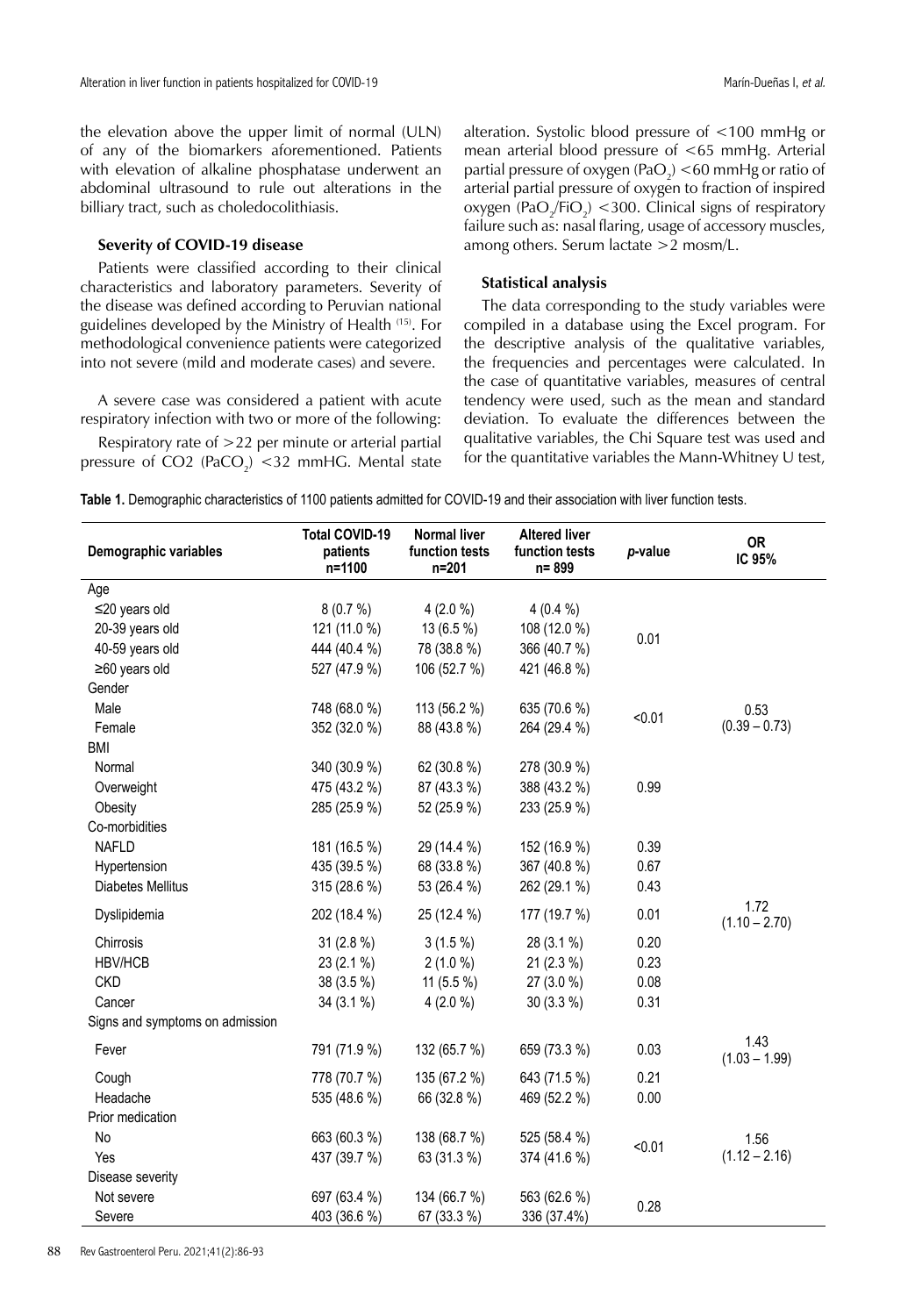in both cases statistical significance was considered a value of p <0.05. Odds ratio (OR) were calculated to determine associations between variables and the outcome of interest (abnormal liver function tests). The IBM SPSS v 23 program was used to perform the statistical analysis.

# **RESULTS**

A total of 1,100 patients were enrolled during the study period. The 81.7% (899/1100) of patients who were admitted to hospital with the diagnosis of pneumonia due to COVID-19 had altered liver function tests. Among these, AST and ALT were altered at admission in 64.7% and 63.7%, of the patients respectively. The majority of our patients with elevated liver enzymes were registered in the age group  $\geq 60$  years old (46.8%). Also we could highlight that in the age group 20-39 years old the proportion of patients with elevated liver enzymes was significantly higher than the group with normal transaminases (Table 1). When comparing gender, it was evidenced that 70.6% of male patients had altered liver function tests compared to 29.4% of female patients. Moreover, female patients were less likely to present altered liver tests OR=0.53 (95% CI:  $0.39 - 0.73$ ;  $p < 0.01$ ).

On the other hand, past medical history, co-morbidities and body mass index (BMI) were evaluated in relation to liver function tests. Patients with BMI higher than 25  $\text{kg/m}^2$  did not show a significant elevation in the liver function tests compared to patients with BMI lower than 25 kg/m2 . Other factors associated with elevated liver enzymes were: dyslipidemia OR=1.72 (95% CI: 1.10- 2.70;  $p=0.01$ ) and previous medication OR=1.56 (95%) CI:  $1.12 - 2.16$ ,  $p < 0.01$ ). In the case of signs and symptoms on admission, it was evidenced that patients with fever OR=1.43 (95% CI: 1.03-1.199, p=0.03) were more likely to present altered liver function tests. Interestingly, patients with non-alcoholic fatty liver disease (NAFLD) did not show association with alteration in liver function tests.

Table 2 shows the association between each liver function test evaluated and the severity of the disease. It was evidenced that levels of AST and ALT <3ULN did not show significant association with disease severity. On the other hand levels of ≥3ULN were significantly associated with greater severity of the disease. Meanwhile, alkaline phosphatase, total bilirubin and total albumin did not show significant differences.

Table 3 shows the association between selfmedication taken before admission and alteration in

|                          |                                          | <b>Severity</b>         |                            |         |  |
|--------------------------|------------------------------------------|-------------------------|----------------------------|---------|--|
| Liver function test      | <b>Total COVID-19 patients</b><br>n=1100 | Not severe<br>$n = 697$ | <b>Severe</b><br>$n = 403$ | p-value |  |
| AST, n (%)               |                                          |                         |                            |         |  |
| Normal                   | 388 (35.3 %)                             | 263 (37.7 %)            | 125 (31.0 %)               |         |  |
| $1 - 3$ ULN              | 534 (48.5 %)                             | 349 (50.1 %)            | 185 (45.9 %)               | < 0.01  |  |
| $\geq 3$ ULN             | 178 (16.2 %)                             | 85 (12.2 %)             | 93 (23.1 %)                |         |  |
| ALT, n (%)               |                                          |                         |                            |         |  |
| Normal                   | 399 (36.3 %)                             | 265 (38.0 %)            | 134 (33.3 %)               |         |  |
| $1 - 3$ ULN              | 536 (48.7 %)                             | 351 (50.4 %)            | 185 (45.9 %)               | < 0.01  |  |
| $\geq 3$ ULN             | 165 (15.0 %)                             | 81 (11.6 %)             | 84 (20.8 %)                |         |  |
| Alkaline phosphatase     |                                          |                         |                            |         |  |
| Normal                   | 899 (81.7 %)                             | 573 (82.2 %)            | 326 (80.9 %)               |         |  |
| Elevated                 | 201 (18.3 %)                             | 124 (17.8 %)            | 77 (19.1 %)                | 0.58    |  |
| <b>Total Bilirrubin</b>  |                                          |                         |                            |         |  |
| Normal                   | 778 (70.7 %)                             | 481 (69.0 %)            | 297 (73.7 %)               |         |  |
| Elevated                 | 322 (29.3 %)                             | 216 (31.0 %)            | 106 (26.3 %)               | 0.10    |  |
| Albumin                  |                                          |                         |                            |         |  |
| Normal<br>1,098 (99.8 %) |                                          | 696 (99.9 %)            | 402 (99.8 %)               |         |  |
| Decreased                | $2(0.2\%)$                               | $1(0.1\%)$              | $1(0.2\%)$                 | 0.69    |  |
| Prior medication         |                                          |                         |                            |         |  |
| Yes                      | 663 (60.3 %)                             | 427 (61.3 %)            | 236 (58.6 %)               |         |  |
| No                       | 437 (39.7 %)                             | 270 (38.7 %)            | 167 (41.4 %)               | 0.37    |  |

**Table 2**. Alterations in liver biochemistry tests according to severity of the COVID-19 disease.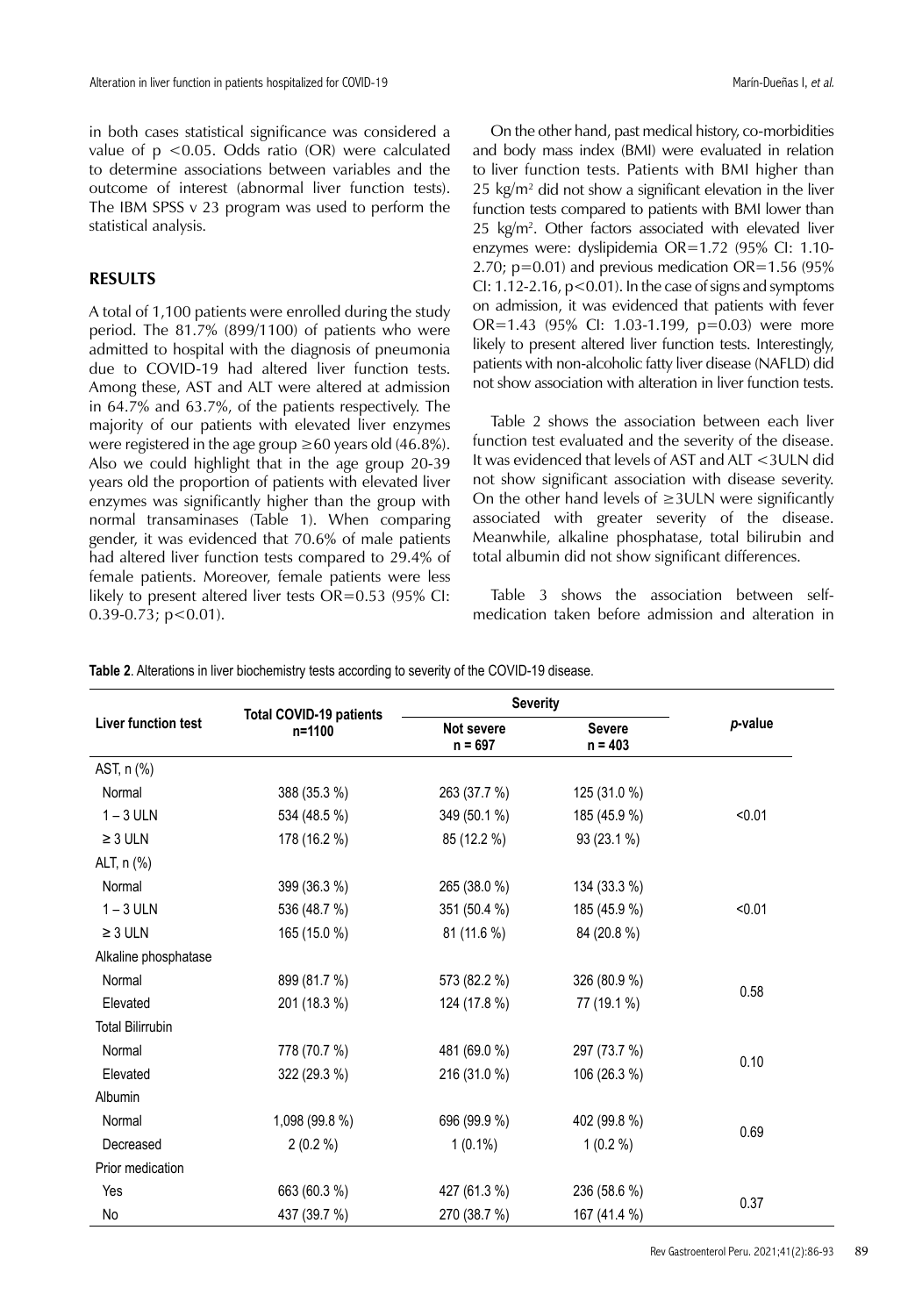| <b>Medication</b>                | Total COVID-19<br>patients<br>n=1100 | <b>Normal liver</b><br>function tests<br>n=201 | <b>Altered liver</b><br>function tests<br>n= 899 | p-value | <b>OR</b><br>IC <sub>95%</sub> |
|----------------------------------|--------------------------------------|------------------------------------------------|--------------------------------------------------|---------|--------------------------------|
| Self-medication                  | 437 (39.7 %)                         | 63 (31.3 %)                                    | 374 (41.6 %)                                     | < 0.01  | 1,56<br>$(1.12 - 2.16)$        |
| Paracetamol                      | 374 (34.0 %)                         | 56 (27.9 %)                                    | 318 (35.4 %)                                     | 0.04    | 1.41<br>$(1.01 - 1.98)$        |
| Corticoesteroids                 | 210 (19.1 %)                         | 55 (27.4 %)                                    | 155 (17.2 %)                                     | < 0.01  | 0.55<br>$(0.38 - 0.78)$        |
| Enoxaparin                       | 130 (11.8 %)                         | 36 (17.9 %)                                    | 94 (10.5 %)                                      | < 0.01  | 0.53<br>$(0.35 - 0.81)$        |
| <i><u><b>Ivermectin</b></u></i>  | 320 (29.1 %)                         | 56 (27.9 %)                                    | 264 (29.4 %)                                     | 0.67    |                                |
| Azithromycin/Ceftriaxone         | 307 (27.9 %)                         | 52 (25.9 %)                                    | 255 (28.4 %)                                     | 0.48    |                                |
| Ciprofloxacine/<br>Levofloxacine | 32 (2.9 %)                           | $9(4.5\%)$                                     | 23 (2.6 %)                                       | 0.14    |                                |
| Hydroxychloroquine               | $6(0.5\%)$                           | $2(1.0\%)$                                     | 4(0.4%                                           | 0.34    |                                |
| Other medication                 | 53 (4.8 %)                           | $10(5.0\%)$                                    | 43 (4.8 %)                                       | 0.91    |                                |

**Table 3.** Associations between prior medication taken before admission and liver function tests.

liver function tests. We could highlight that 437 patients (39.7%) took self-medication before admission and among these, 63 patients had normal liver function tests and 374 had some degree of alteration. Patients who took self-medication had significantly higher alteration in hepatic function tests, also, self-medication was associated with an OR=1.56 (95% CI: 1.12- 2.16; p<0.01). The most frequently consumed drugs were paracetamol (34.0%), ivermectin (29.1%) and

|  |  | Table 4. Frequency of hepatic injury in COVID-19 patients. |
|--|--|------------------------------------------------------------|
|--|--|------------------------------------------------------------|

|                         | Year | Number of<br>patients | Hepatic injury:<br>elevated AST and/or<br><b>ALT</b> |
|-------------------------|------|-----------------------|------------------------------------------------------|
| Our study               | 2020 | 1,100                 | AST: 581 (64.7%)                                     |
|                         |      |                       | ALT: 572 (63.7%)                                     |
| Huang et al. $(2)$      | 2020 | 41                    | AST: 15 (37.0%)                                      |
|                         |      |                       | AST: 96 (28.3%)                                      |
| Wang et al. (3)         | 2020 | 339                   | ALT: 96 (28.3%)                                      |
| Ji et al. $(8)$         | 2020 | 202                   | AST: 34 (16.2%)                                      |
|                         |      |                       | ALT: 101 (50.0%)                                     |
|                         |      |                       | AST: 168 (22.2%)                                     |
| Guan <i>et al.</i> (11) | 2020 | 1099                  | ALT: 158 (21.3%)                                     |
| Fan et al. $(20)$       | 2020 | 148                   | AST: 32 (21.6%)                                      |
|                         |      |                       | ALT: 27 (18.2%)                                      |
|                         |      | 417                   | AST: 76 (18.2%)                                      |
| Cai et al. $(21)$       | 2020 |                       | ALT: 54 (13.0%)                                      |
|                         |      |                       | AST: 10 (8.7%)                                       |
| Zhang et al. (22)       | 2020 | 115                   | ALT: 17 (14.8%)                                      |

azythromicin/ceftriaxone (27.9%). Patients who took paracetamol had a higher risk to develop alteration in hepatic function with an OR= 1.41 (95% CI: 1.01-1.98; p=0.04). Meanwhile, in patients who took ivermectin and azythromicin/ceftriaxone did not show significant differences among groups. On the other hand, patients taking corticosteroids OR=0.55 (95% CI: 0.38-0.78; p<0.01) and enoxaparin OR=0.53 (95% CI: 0.35- 0.81; p<0.01) showed a significant lower proportion of alteration in hepatic function tests.

# **DISCUSSION**

COVID-19 is a heterogeneus and complex disease, although it mainly affects the respiratory system, there is growing evidence that it can cause injury on other organs. The gastrointestinal system, particularly the liver, are affected by this disease in variable degrees (16). Liver dysfunction in the context of COVID-19 may represent an important prognostic variable, therefore the assessment of the liver involvement is essential in patients care. For example, it has been found that increased levels of AST, ALT and AST/ALT ratio are important markers of mortality risk, severity of disease and probability of ICU admission (17-19).

We performed the largest study evaluating the liver function tests of patients admitted with a diagnosis of COVID-19 in Peru, with 1,100 patients enrolled during the study period. A high prevalence (81.7%) of the patients presented at least one altered liver biochemistry test. Moreover, AST and ALT were altered at admission in 64.7% and 63.7%, of the patients respectively. These findings are significantly higher than those reported in previous literature with almost 3 times higher compared to others studies, as shown in Table 4. One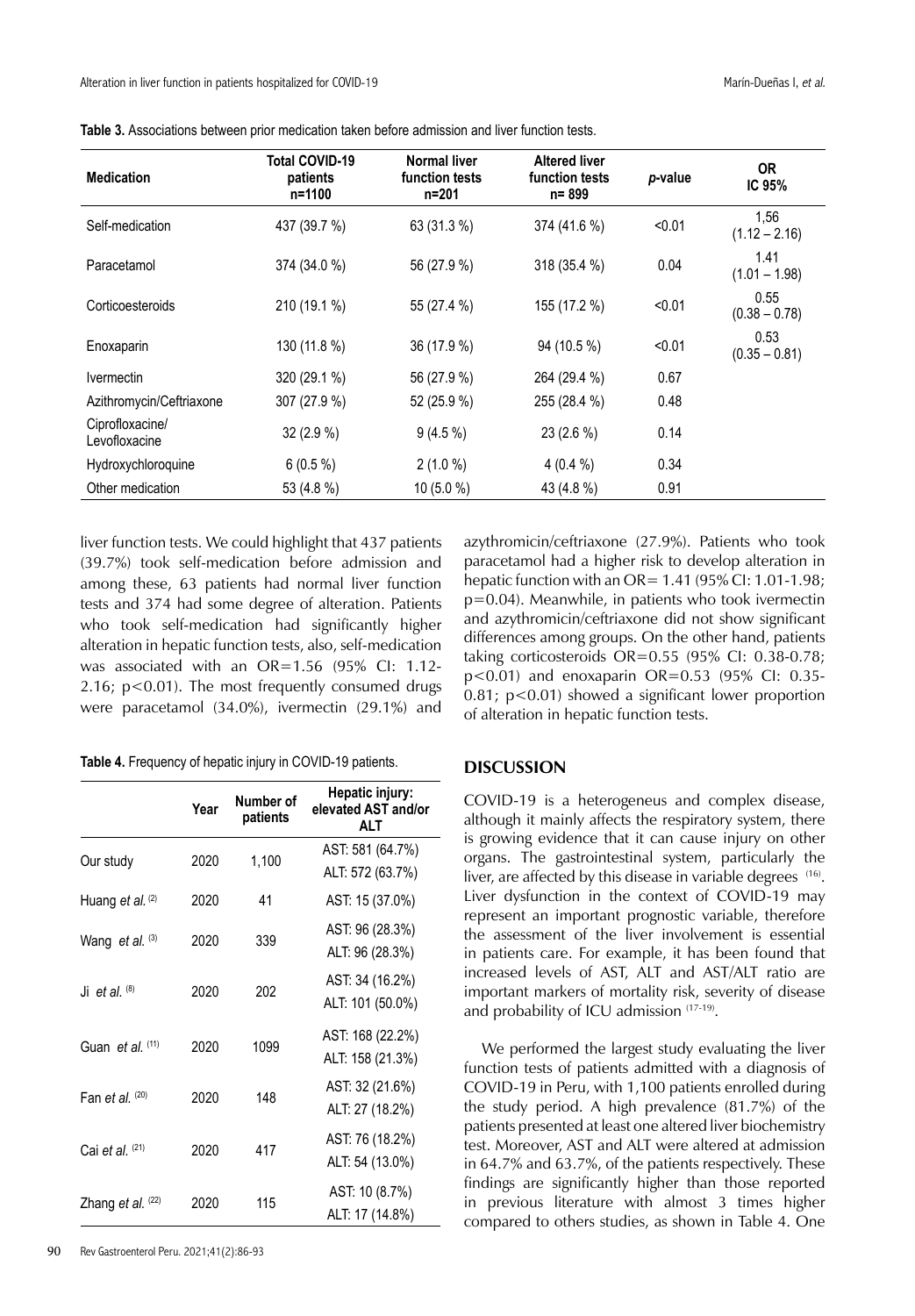of the largest series of patients was performed by Guan *et al*. (11), evaluating 1,099 COVID-19 patients in China and among these, 21.3% and 22.2% had elevation of AST and ALT, respectively. We could highlight that this study uses the value of 40 U/L as the upper normal limit for both enzymes, which is similar to our study. On the other hand other studies (20-22) have used values above 1.5 to 2 times greater the ULN to determine liver tests abnormalities and reported alterations ranging from 13% to 21.6%. It is important to consider that aforementioned studies did not evaluate important variables such as self-medication. One possibility that may explain the high frequency of alteration in liver function tests could be related to the high proportion of patients who took self-medication.

When evaluating the demographic variables in relation to hepatic injury, it was evidenced that some factors such as age, gender, co-morbidities and use of previous medication were associated. Previous evidence has shown that patients older than 50 years are those who are more severely affected by the disease  $(23)$ . Similar to our study, in which we report that patients older than 60 years old had a greater prevalence of alteration in liver enzymes. Remarkably, we report that patients in the 20-39 years old group had also a significant higher alteration in liver function tests, which have not been reported previously. Regarding gender, it was evidenced that male patients had elevated liver tests (70.6%) compared to of female patients (29.4%), this difference was statistically significant. Moreover, female were significantly less likely to present abnormal liver function tests.This finding is similar to what has been reported in previous literature, proposing that men are more likely to be affected by the disease and present higher degrees of liver injury (23,24). Also, the majority of the patients hospitalized in our study were male (68%).

Several co-morbidities have been associated with a poor prognosis, greater severity and mortality in patients affected by COVID-19. Diseases like diabetes mellitus, obesity and cardiovascular diseases are among the most important  $(24)$ . Moreover, patients with chronic liver diseases may also be at a higher risk of developing serious complications (25). In the current study, no clear association was found between the alteration of liver function tests and co-morbidities like hypertension, diabetes mellitus, chronic liver diseases and obesity. We could highlight a low prevalence of chronic liver diseases in our study, such as cirrhosis (2.8%) and viral hepatitis B/C (2.1%), this finding is in agreement with a previous meta-analysis, showing that COVID-19 patients present a global prevalence of chronic liver diseases of 2.8% (26). In the case of Peru, the leading causes of chronic liver diseases are non-alcoholic fatty liver disease (NAFLD) and nonalcoholic steatohepatitis (NASH), followed by alcholrelated liver disease and viral hepatitis. For example, a study of 200 transplants performed in Peru, reported that the most frequent indication for this procedure was NAFLD with 35% (27). Another study reported the most common causes of chirrosis which included: alcohol (28%), NAFLD (21.3%), Hepatitis B virus (15.2%) and Hepatitis C virus (11.8%)  $(28)$ . These findings highlight the need to maintain a careful observation on patients with liver diseases and consider them high-risk patients (26).

In the case of past medical history, we found that dyslipidemia, fever on admission and taking medication prior to enrollment were significantly associated with abnormal liver tests. These findings could be explained by a variety of reasons. Firstly, alteration in lipids may predispose patients to hepatic steatosis and NAFLD, making them more susceptible to liver damage (8). Nonetheless we observed that patients with NAFLD in the current study did not show signifant differences in the level of transaminases. This could be explained because NAFLD and even NASH do not neccesarily present with elevation of liver enzymes, in fact many patients with hepatic fibrosis may still have normal transminases levels<sup> (29,30)</sup>. Moreover, taking previous medication can cause variable degrees of elevation in hepatic enzymes, depending on the pharmacologic agent and doses. In the case of fever, this represents a first line response from the body to combat infection, and could be related to the degree of systemic inflammation, which may induce liver injury  $(7,16)$ .

An evaluation of disease severity and its association with each individual liver biochemistry test was performed. The levels of AST and ALT were significantly associated with disease severity  $(p<0.01)$ , particularly levels 3 times greater than the upper limit value. On the other hand, other tests like albumin, alkaline phosphatase and total bilirubin did not show significant differences. A previous review, stratified clinical variables in three levels of risk for developing severe disease, among hepatic function tests it was evidenced that hypoalbuminemia was classified in the highest risk group, meanwhile AST and ALT in the lowest risk group (23). However, another systematic review revealed that AST, ALT and total bilirubin are strongly correlated with disease severity <sup>(31)</sup>. In our study we could also confirm that elevations of AST and ALT three times above the upper limit of normal were associated with disease severity. It is of great importance to mention that only 81/1,100 (7.4%) patients were admitted to ICU in our study, which could explain that minimal rates of hypoalbuminemia found. According to previous literature, this finding is often associated with long hospital stays and tends to appear as a late finding, particularly in patients on ICU<sup>(16)</sup>. Most of our patients were in regular hospitalization wards and albumin assessment was performed on admission.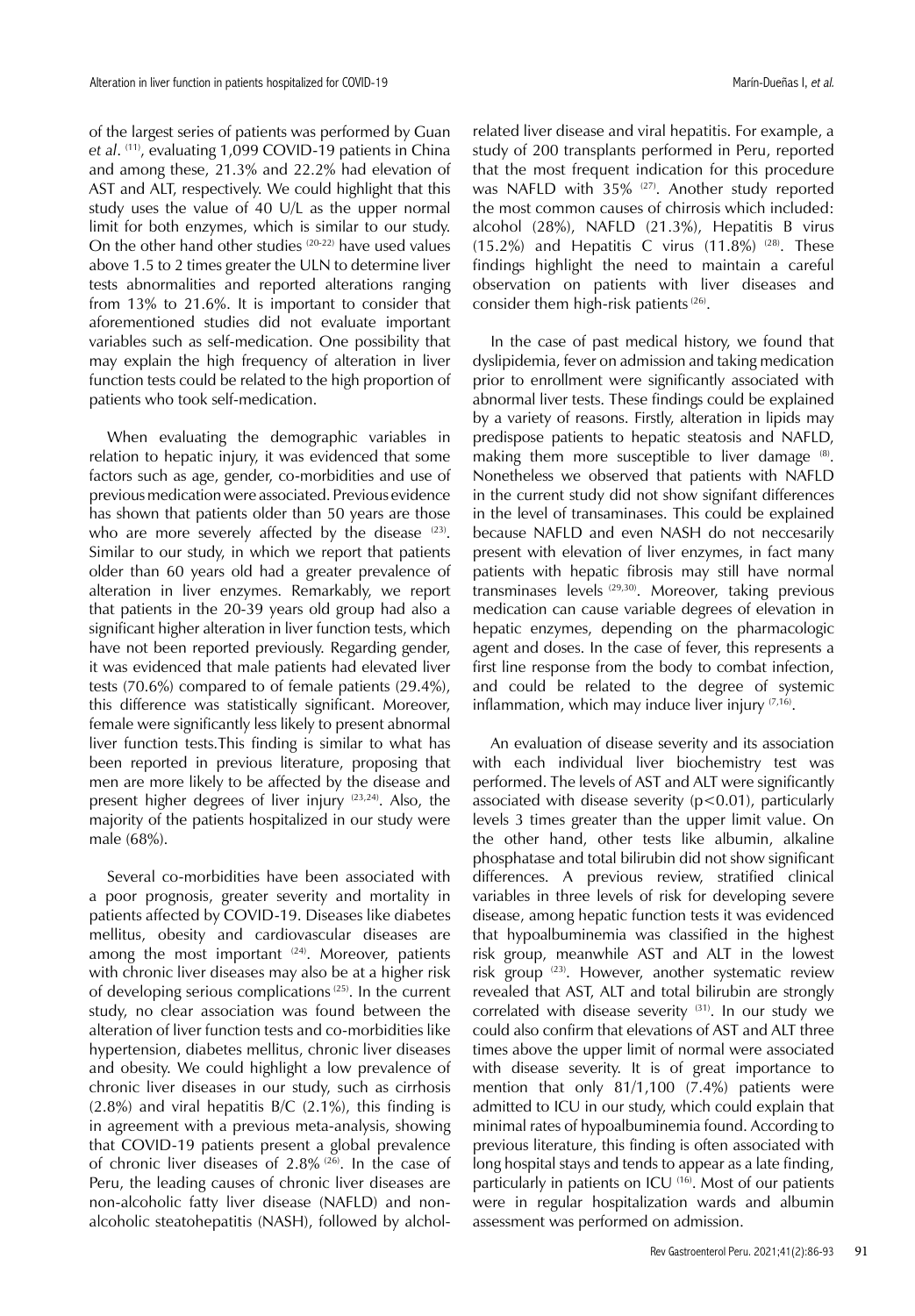COVID-19 may induce liver injury and dysfunction by several mechanisms including: direct cytotoxicity of viral replication, systemic inflammatory response, hypoxia-mediated injury, microthrombi formation, drug-induced injury and reactivation of previous liver diseases  $(7,10)$ . Firstly, liver injury caused directly by SARS-CoV-2 may be one of the most important mechanisms, given that ACE2 receptors are expressed in many human tissues apart from the lungs. Previous reports have observed the abundant expression of this receptor in enterocytes and cholangiocytes, and in a lesser degree in hepatocytes (12,13,32). These findings may explain direct viral invasion on these cells, causing elevation in liver biochemistries. Although, cholangiocytes are most likely to be affected by the virus  $(12,13)$ , the dysfunction of these cells may cause indirect transaminases elevation. However, alkaline phosphatase, a marker of billiary tract affection, was only elevated in 18% of our patients, with no significant differences in severity. Also, levels of total bilirubin, another marker of cholestasis may be elevated in 0% to 35.3% of the cases. In the current study, we found an elevation of bilirubin in 29.3% of the patients, with no significant differences in severity. Altogether, these findings may indicate a hepatocellular pattern rather than a cholestasic pattern, in patients affected by COVID-19 $(9,10,17)$ .

Finally, given that drug-induced liver injury is an important mechanism for hepatic injury as shown in previous studies (14), an evaluation on medications taken prior to admission was performed. We could observe that 41.6% of the patients with elevated liver enzymes took self-medication before enrollment. It was evidenced that self-medication was associated with elevated liver enzyme with an OR=1.56 (95% CI: 1.12-2.16; p<0.01). Patients who took paracetamol had a higher risk to develop alteration in hepatic function with an OR= 1.41 (95% CI: 1.01-1.98; p=0.04). Given that a high proportion of patients took self-medication under no medical supervision, it is possible that they have taken inappropriate doses of paracetamol, considering that consumption of paracetamol at therapeutic doses is unlikely to cause an important liver injury  $(33-35)$ .

In our study, a variety of other medications were taken by the patients such as Azithromycin/Ceftriaxone, Ciprofloxacin/Levofloxacin, Hydroxychloroquine, Corticosteroids, Enoxapaparin and Ivermectin. We could highlight that consumption of corticosteroids OR=0.55 (95% CI: 0.38-0.78; p<0.01) and enoxaparin OR=0.53 (95% CI: 0.35-0.81; p<0.01) may be protective factors against liver injury. Possible mechanisms that may explain this finding is that corticosteroids could diminish systemic inflammation, avoiding liver involvement by cytokines<sup>(29,36)</sup>. On the other hand, the administration of anticoagulants such as enoxaparin, may have contributed to prevent thrombi formation, which could in turn generate hypoxiamediated liver injury, as reported previously (37,38). Widely used medications like Hydroxychloroquine and Ivermectin did not show association with alteration in liver function tests in our study. However, previous studies have shown that they may cause liver injury and should be avoided as they do not provide a clear benefit (34,36).

These findings highlight the high proportion of patients that take self-medication without medical supervision, which may contribute to later liver dysfunction. Moreover, future studies are required to determine the protective role of corticosteroids and enoxaparin and to examine the proposed mechanisms.

In conclusion we found that 81.7% of patients hospitalized for COVID-19 had alteration in liver function tests. Risk factors for liver injury were being male, history of dyslipidemia, fever on admission and taking prior medication. Severity of the liver injury by COVID-19 was associated with values of AST and ALT three times above the limit level of normality. It was found that patients on self-medication and taking paracetamol were more likely to present liver injury. Finally, corticosteroids and enoxaparin may have a protective role against liver dysfunction in COVID-19 patients. Further studies are required to evaluate alteration in liver function tests as prognostic predictors.

**Acknowledgments:** We thank the healthcare staff of the peruvian hospitals: Hospital Nacional Arzobispo Loayza, Hospital Hipólito Unanue, Hospital Cayetano Heredia – Piura and Hospital Santa Rosa – Piura.

**Conflict of interest:** The authors reported no potential conflict of interest.

**Funding:** This research did not receive any specific grant from funding agencies in the public, commercial, or not-for-profit sectors.

# **REFERENCES**

- 1. Wiersinga WJ, Rhodes A, Cheng AC, Peacock SJ, Prescott HC. Pathophysiology, Transmission, Diagnosis, and Treatment of Coronavirus Disease 2019 (COVID-19): A Review. JAMA. 2020;324(8):782-793. doi: 10.1001/jama.2020.12839.
- 2. Huang C, Wang Y, Li X, Ren L, Zhao J, Hu Y, et al. Clinical features of patients infected with 2019 novel coronavirus in Wuhan. China. Lancet. 2020;395(10223):497-506. doi: 10.1016/S0140-6736(20)30183-5.
- 3. Wang L, He W, Yu X, Hu D, Bao M, Liu H, et al. Coronavirus disease 2019 in elderly patients: Characteristics and prognostic factors based on 4-week follow-up. J Infect. 2020;80(6):639-645. doi: 10.1016/j.jinf.2020.03.019.
- 4. Mehta P, McAuley DF, Brown M, Sanchez E, Tattersall RS, Manson JJ, et al. COVID-19: consider cytokine storm syndromes and immunosuppression. Lancet. 2020;395(10229):1033-1034. doi: 6736(20)30628-0.
- 5. Wang F, Wang H, Fan J, Zhang Y, Wang H, Zhao Q. Pancreatic injury patterns in patients with COVID-19 pneumonia.